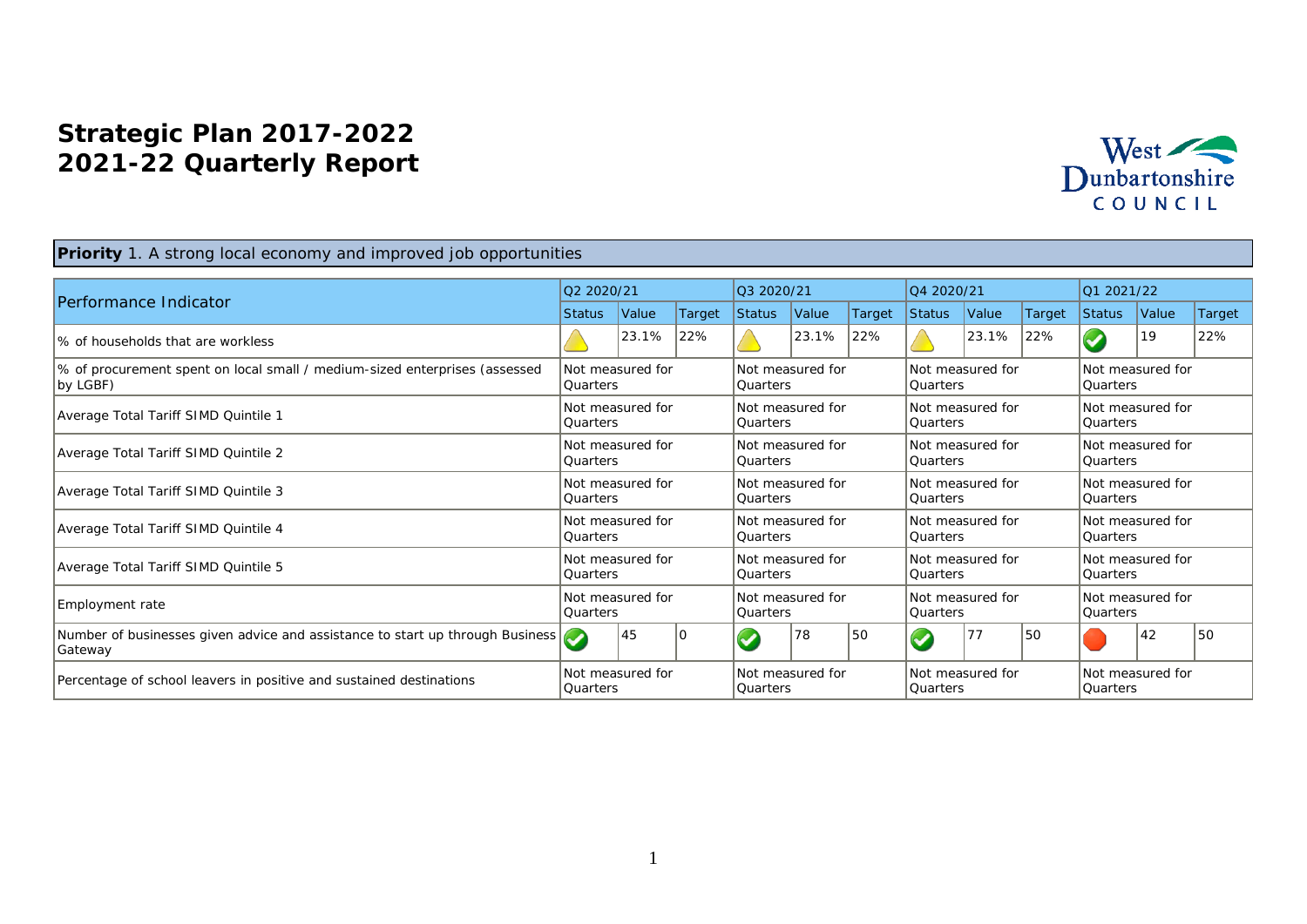| <b>Priority</b> 2. Supported individuals, families and carers living independently and with dignity                              |                                     |                  |           |                                     |       |        |                                |            |        |                               |            |           |
|----------------------------------------------------------------------------------------------------------------------------------|-------------------------------------|------------------|-----------|-------------------------------------|-------|--------|--------------------------------|------------|--------|-------------------------------|------------|-----------|
|                                                                                                                                  | Q2 2020/21                          |                  |           | Q3 2020/21                          |       |        | Q4 2020/21                     |            |        | 01 2021/22                    |            |           |
| Performance Indicator                                                                                                            | Status                              | <b>Value</b>     | Target    | <b>Status</b>                       | Value | Target | Status                         | Value      | Target | Status                        | Value      | Target    |
| % of council dwellings that meet the Scottish Housing Quality Standard                                                           | Not measured for<br><b>Quarters</b> |                  |           | Not measured for<br><b>Quarters</b> |       |        | Not measured for<br> Quarters  |            |        | Not measured for<br> Quarters |            |           |
| % of council rent that was lost due to houses remaining empty                                                                    |                                     | 1.3%             | $ 0.88\%$ |                                     | 0.74% | 0.88%  |                                | $.2\%$     | 0.88%  |                               | 1.8%       | $ 0.88\%$ |
| Number of new supply social housing for rent                                                                                     |                                     | 49               | 20        |                                     | 46    | 40     |                                | 13         | ТC     |                               | 291        |           |
| Percentage of Children living poverty (after housing costs)                                                                      | <b>Quarters</b>                     | Not measured for |           | Not measured for<br>Quarters        |       |        | Not measured for<br>l Quarters |            |        | Not measured for<br> Quarters |            |           |
| Percentage of Households in Fuel Poverty                                                                                         | Not measured for<br>Quarters        |                  |           | Not measured for<br><b>Quarters</b> |       |        | Not measured for<br>l Quarters |            |        | Not measured for<br> Quarters |            |           |
| Percentage of local people with increased or sustained income through reduced Not measured for<br>debt liability/debt management | Quarters                            |                  |           | Not measured for<br><b>Quarters</b> |       |        | Not measured for<br>l Quarters |            |        | Not measured for<br> Quarters |            |           |
| Percentage of reactive repairs carried out completed right first time                                                            |                                     | 86.3%            | 195%      |                                     | 90.9% | 95%    |                                | 93.29% 95% |        |                               | 89.66% 90% |           |

**Priority** 3. Meaningful engagement with active, empowered and informed citizens who feel safe and engaged

| Performance Indicator                                                                                                                             |        | 02 2020/21                    |        |                                | $\big 03\ 2020/21\big $       |        |                                | 04 2020/21                     |        |                               | 01 2021/22                    |        |  |
|---------------------------------------------------------------------------------------------------------------------------------------------------|--------|-------------------------------|--------|--------------------------------|-------------------------------|--------|--------------------------------|--------------------------------|--------|-------------------------------|-------------------------------|--------|--|
|                                                                                                                                                   | Status | Value                         | Target | <b>Status</b>                  | Value                         | Target | Status                         | Value                          | Target | <b>Status</b>                 | Value                         | Target |  |
| % of council resources directed by communities                                                                                                    |        | Not measured for<br> Quarters |        | Not measured for<br>l Quarters |                               |        | Not measured for<br>l Quarters |                                |        | Not measured for<br> Quarters |                               |        |  |
| % of residents who feel safe/very safe in their local community                                                                                   |        | 100%                          | 98%    |                                | 96%                           | 98%    |                                | 94%                            | 98%    |                               | 91%                           | 98%    |  |
| 1% of residents who feel the Council communicates well with them                                                                                  |        | 67%                           | 75%    |                                | 82%                           | 75%    |                                | 93%                            | 75%    |                               | 76%                           | 78%    |  |
| Average score for respondents who state they feel a sense of control and<br>influence in relation to Council decision-making and service delivery |        | Not measured for<br>lOuarters |        |                                | Not measured for<br> Quarters |        |                                | Not measured for<br>l Quarters |        |                               | Not measured for<br> Quarters |        |  |
| Percentage of citizens who agree the Council listen to community views when<br>designing and delivering services                                  |        | 59%                           | 85%    |                                | 72%                           | 85%    |                                | '73%                           | 85%    |                               | 74%                           | 90%    |  |
| Residents satisfaction with Council services overall                                                                                              |        | 88%                           | 85%    |                                | 94%                           | 85%    |                                | 199%                           | 85%    |                               | 86%                           | 93%    |  |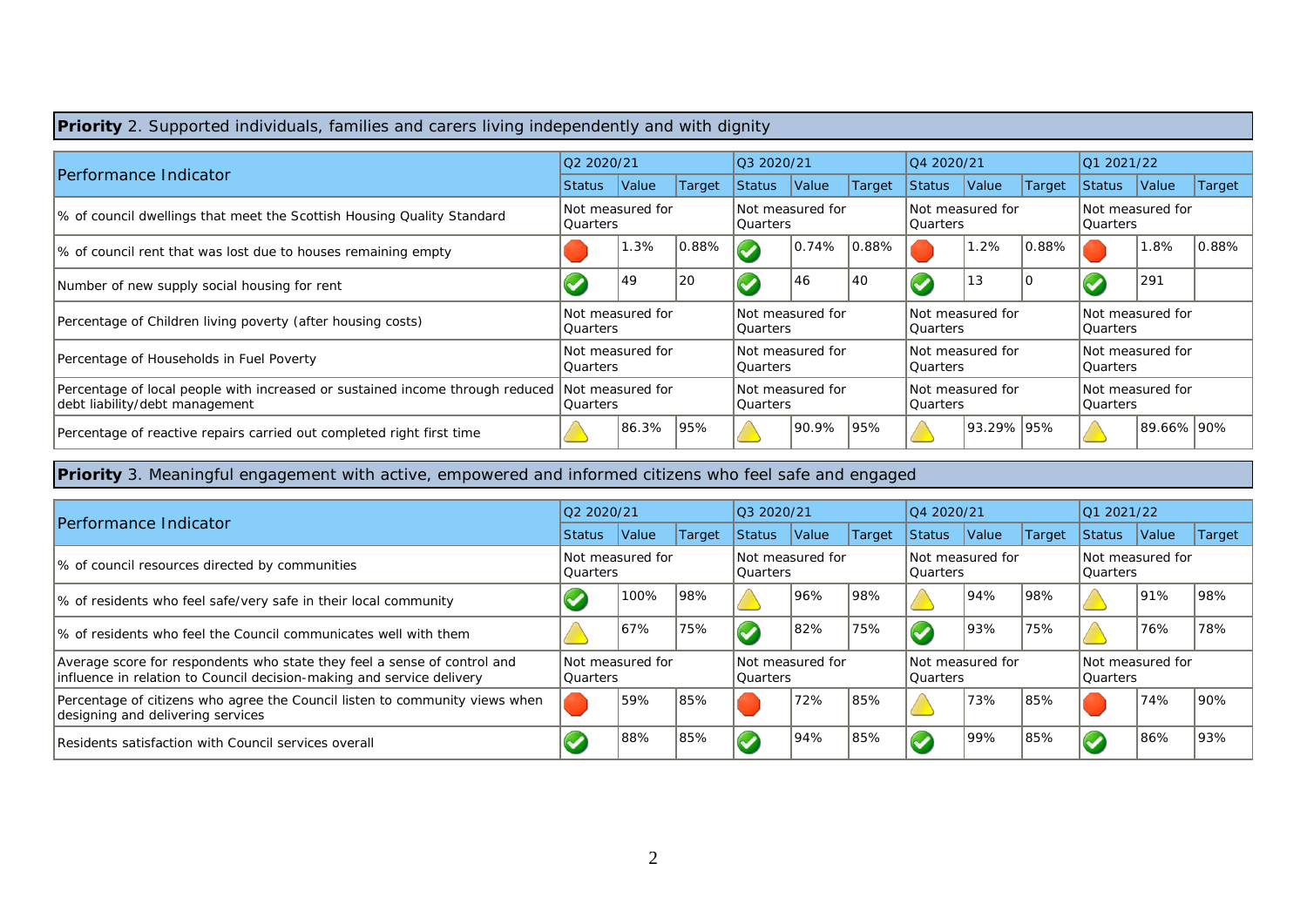## **Priority** 4.Open, accountable & accessible local government

| <b>Performance Indicator</b>                                                                                          | 02 2020/21               |                     |        | 03 2020/21    |        |        | 04 2020/21    |       |        | 012021/22 |        |         |
|-----------------------------------------------------------------------------------------------------------------------|--------------------------|---------------------|--------|---------------|--------|--------|---------------|-------|--------|-----------|--------|---------|
|                                                                                                                       | <b>Status</b>            | <i><b>Value</b></i> | Target | <b>Status</b> | Value  | Target | <b>Status</b> | Value | Target | Status    | Value  | Target  |
| 1% of committee agendas published within standing order timescales                                                    |                          | 100%                | 98.2%  | $\sim$ $\sim$ | 100%   | 98.2%  | $\sim$        | 100%  | 98.2%  |           | 100%   | 98.2%   |
| % of residents who report satisfaction with Council publications, reports and<br><b>documents</b>                     | $\blacktriangledown$     | 80%                 | 73%    |               | 96%    | 73%    |               | 97%   | 73%    |           | 95%    | 75%     |
| CM4c: Percentage of council buildings in which all public areas are suitable for<br>and accessible to disabled people | $\overline{\mathcal{L}}$ | 96.5%               | 92.5%  | $\sim$        | 96.5%  | 92.5%  | $\sim$        | 96.5% | 92.5%  |           | 96.5%  | $ 92\%$ |
| INo. of transactions undertaken online                                                                                |                          | 11,564              | 16,921 |               | 12,204 | 6,921  |               | 9,450 | 6,924  |           | 15,674 | 16.921  |
| Percentage of citizens who are satisfied with the Council website                                                     |                          | 89%                 | 85%    |               | 93%    | 85%    |               | 96%   | 85%    |           | 88%    | 85%     |

**Priority** 5.Efficient and effective frontline services that improve the everyday lives of residents

|                                                                                                                              |                              | Q2 2020/21       |                               |                                     | Q3 2020/21 |        |                                     | Q4 2020/21       |        |                               | Q1 2021/22 |        |  |  |
|------------------------------------------------------------------------------------------------------------------------------|------------------------------|------------------|-------------------------------|-------------------------------------|------------|--------|-------------------------------------|------------------|--------|-------------------------------|------------|--------|--|--|
| Performance Indicator                                                                                                        | <b>Status</b>                | Value            | Target                        | <b>Status</b>                       | Value      | Target | <b>Status</b>                       | Value            | Target | Status                        | Value      | Target |  |  |
| % of Local Government Benchmarking Framework performance indicators<br>prioritised by the council that have improved locally | Not measured for<br>Quarters |                  |                               | Not measured for<br>Quarters        |            |        | Quarters                            | Not measured for |        | Not measured for<br>Quarters  |            |        |  |  |
| % of total household waste that is recycled                                                                                  |                              | 38.64% 53%       |                               |                                     | 37.65% 53% |        |                                     | 29.42% 58%       |        |                               | 34.26% 60% |        |  |  |
| Ⅰ% Residents satisfied with roads maintenance                                                                                |                              | 39%              | 41.5%                         | $\omega$                            | 58%        | 41.5%  |                                     | 29%              | 41.5%  |                               | 41%        | 41.5%  |  |  |
| $ CC2 $ : Number of attendances per 1,000 population for indoor sports and leisure<br> facilities                            |                              | 122              | ,823                          |                                     | 479        | 1,736  |                                     | ١O               | 1,977  |                               | 625        | 1.184  |  |  |
| Income generated as a % of total revenue budget                                                                              | Quarters                     | Not measured for |                               | Not measured for<br><b>Ouarters</b> |            |        | Not measured for<br><b>Ouarters</b> |                  |        | Not measured for<br>lOuarters |            |        |  |  |
| Percentage of Council employees who agree or strongly agree that in general,<br>my morale at work is good                    | <b>Quarters</b>              | Not measured for | Not measured for<br> Quarters |                                     |            |        | Not measured for<br>Quarters        |                  |        | Not measured for<br> Quarters |            |        |  |  |
| Percentage of educational establishments receiving positive inspection reports                                               | $\blacktriangledown$         | 0%               | 10%                           |                                     | $10\%$     | 0%     |                                     | 0%               | 0%     |                               | 0%         | 10%    |  |  |
| Percentage of income due from council tax received by the end of the year %                                                  | $\blacktriangledown$         | 53.3%            | 53%                           |                                     | 77.7%      | 79%    |                                     | 77.7%            | 79%    |                               | 29.3%      | 28%    |  |  |
| Proportion of operational buildings that are suitable for their current use %                                                | $\overline{\mathcal{G}}$     | 93.3%            | 92%                           |                                     | 93.3%      | 92%    |                                     | 93.3%            | 92%    |                               | 93.3%      | 193%   |  |  |